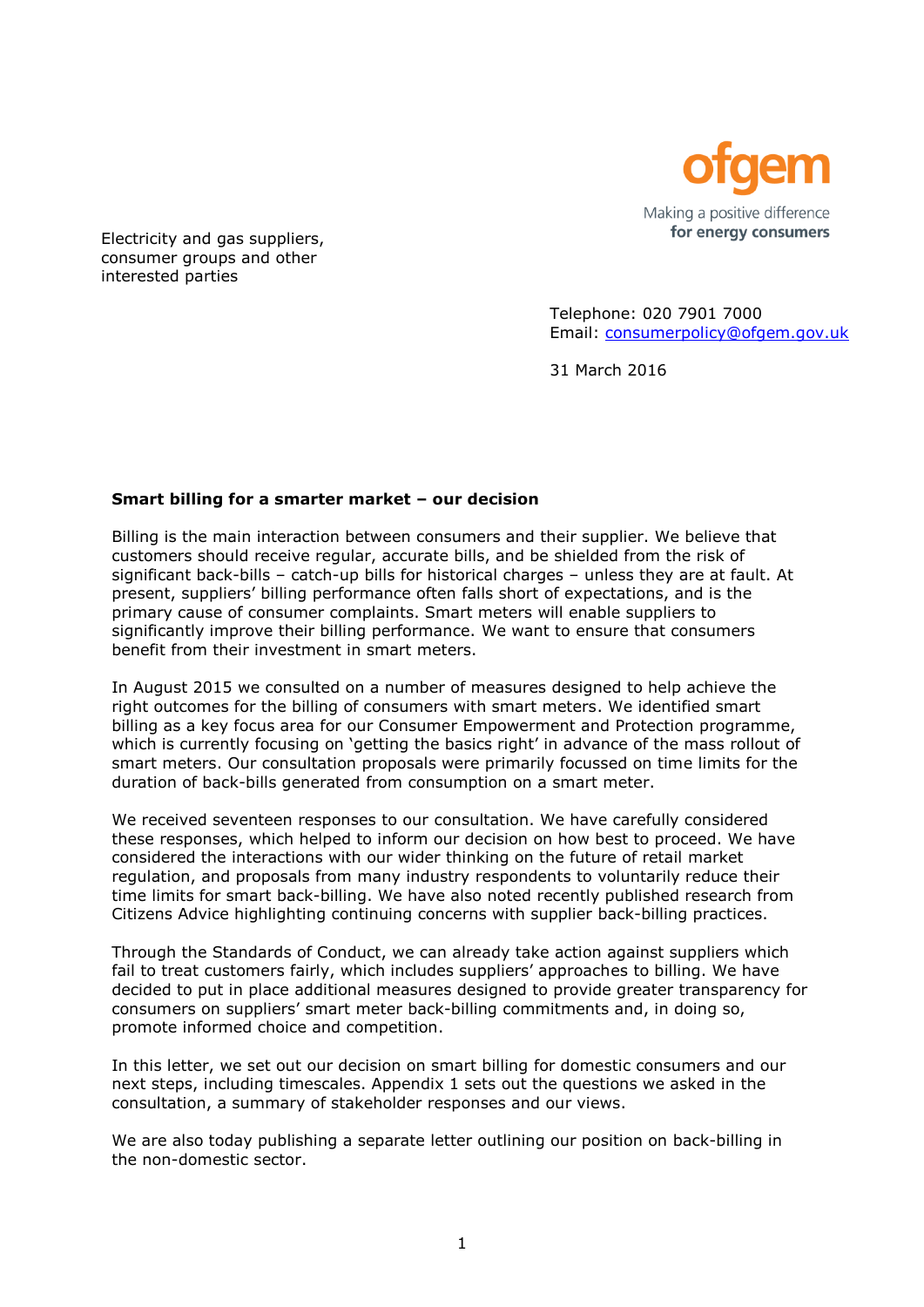# **Introduction and background**

Billing matters to consumers. It constitutes one of the most fundamental areas of interaction between them and their supplier. Historically, the highest level of consumer complaints relate to billing. In response to a super-complaint from the consumer body energywatch in 2005, we stated that from July 2007 all suppliers should set a 12-month limit on back-billing domestic customers, where the customer is not at fault<sup>1</sup>. EnergyUK responded by developing the Code of Practice for Accurate Bills (the "Billing Code"), which sets out how the arrangements for domestic customer back-billing work in practice. While five of the six largest suppliers are signatories to the Billing Code, all domestic suppliers apply the 12-month limit on back-billing, which is now an industry standard. The limit is also applied by the Ombudsman when making its decisions.

Smart meters enable suppliers to significantly improve their billing performance. We have previously identified billing as an area that suppliers need to get right from the early days of the smart meter rollout.<sup>2</sup> We want suppliers' performance in this area to match the service that consumers expect, and deserve, from their investment in smart metering technology. We therefore consulted on a number of measures to help achieve the right consumer outcomes for smart billing. $3$ 

Our analysis and consumer research led us to focus primarily on the related objectives of minimising back-bills and estimated bills. Back-bills can cause significant consumer detriment. Consumers consider key benefits to be the ability of smart meters to enable accurate rather than estimated bills, and hence to reduce the chance of "bill shock". Accurate bills are also important for consumer engagement in the energy market.

In relation to issuing bills based on actual meter readings, SLC 21B requires suppliers, among other things, to take all reasonable steps to obtain annual meter readings, and to make use of customer meter readings where considered accurate.

There are obligations relating to the provision of final bills in SLCs 27.17 and 27.18. Suppliers are required to take all reasonable steps to issue a final bill within six weeks of losing a customer and any corrected bills must be issued as quickly as possible.

The Standards of Conduct (SLC 25C) apply to all activities of a supplier in its dealings with domestic consumers, including billing. The Standards of Conduct requires suppliers to provide information to consumers that is complete, accurate and not misleading. The supplier must behave and carry out any actions towards consumers in a fair, honest, transparent, appropriate and professional manner.

We consider that estimated bills and back-bills will continue to be a risk with smart meters, particularly in the early stages of the rollout. Issues with systems and processes can make it harder for suppliers to base bills on smart meter readings. Industry stakeholders told us that realising the full potential of smart meters to bring consumers more accurate billing could be an incremental, time-intensive process. We will be looking to industry to proactively resolve any teething difficulties with smart metering infrastructure and implement effective back-up systems in order to meet customers' expectations.

 $3$  Smart billing for a smarter market: our proposals, August 2015 <https://www.ofgem.gov.uk/publications-and-updates/smart-billing-smarter-market-our-proposals>

<sup>-</sup> $1$  Ofgem's response to the super-complaint on billing processes made by energywatch, July 2005, p.4. [www.ofgem.gov.uk/sites/default/files/docs/2005/07/11070-16305\\_0.pdf](https://www.ofgem.gov.uk/sites/default/files/docs/2005/07/11070-16305_0.pdf)

 $2$  Consumer Empowerment and Protection in Smarter Markets, updated work programme, September 2014: [www.ofgem.gov.uk/publications-and-updates/consumer-empowerment-and-protection-smarter-markets](http://www.ofgem.gov.uk/publications-and-updates/consumer-empowerment-and-protection-smarter-markets-updated-work-programme)[updated-work-programme](http://www.ofgem.gov.uk/publications-and-updates/consumer-empowerment-and-protection-smarter-markets-updated-work-programme)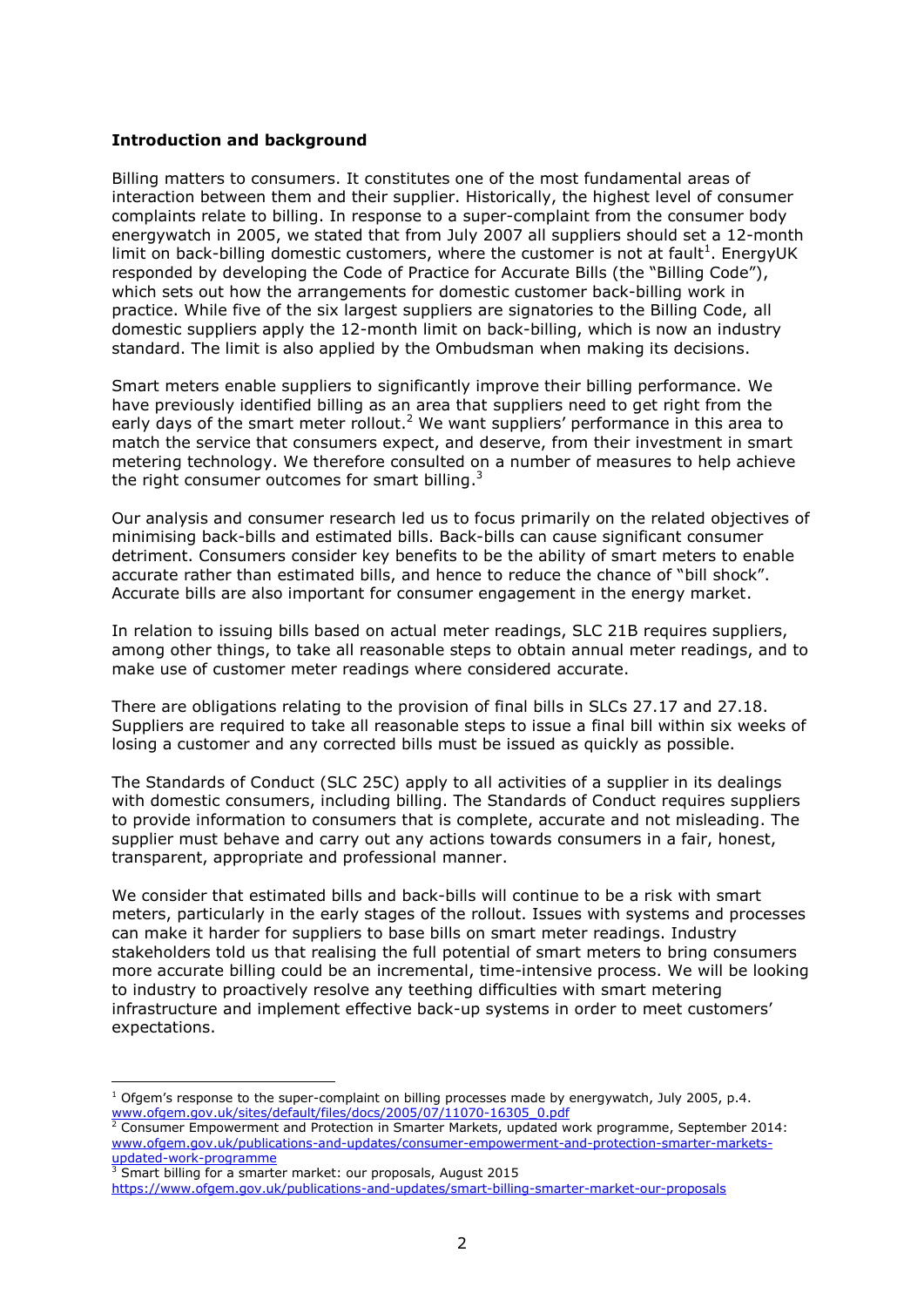# **Summary of our consultation proposals**

In our consultation we set out two proposals to protect and empower consumers. Our first proposal was to introduce a measure that would give consumers a better minimum standard of protection from back-bills after they have a smart meter installed. Though our policy objective is to have no back-bills, we recognised that practical considerations would make an absolute restriction on back-billing unfeasible. We therefore proposed a time limit on the duration of back-bills for consumption that took place on a smart meter, to be implemented via suppliers' licence obligations. This back-bill limit would initially be six months, and would be reviewed in 2020 with the expectation of reducing it to three months.

Our second, complementary proposal was to encourage suppliers to publish their smart billing performance data, building on the existing publication of complaints data for domestic consumers. This would increase transparency in the market, enabling consumers to make decisions based on this key indicator of supplier performance. It would also strengthen incentives on suppliers to optimise their billing performance.

# **Recent developments**

# *Future of retail market regulation*

Since we published our smart billing consultation, we have progressed our thinking on our approach to regulating the retail energy markets. We believe that relying more on principles will better protect consumers, better enable innovation and place a greater onus on suppliers to understand and deliver what is right and fair for consumers. For now, we are focused on the domestic retail supply market, where there are lots of detailed rules and there is the biggest scope for change.

We are committed to striking the right balance between principles and prescriptive rules and sought views on how best to do this in our December 2015 consultation<sup>4</sup>. As a consequence of our latest thinking on this, we have also reviewed the appropriateness and desirability of prescriptive rules in our policy development, including our smart billing proposals.

## *EnergyUK smart billing commitments*

At present, five of the six largest suppliers are members of the EnergyUK Billing Code, and all six largest suppliers are signed up to the back-billing protections of the code<sup>5</sup>. As noted previously, the Billing Code sets a time limit of 12 months on back-billing for domestic customers.

In response to our consultation, EnergyUK signalled that its members were willing to implement billing commitments, for domestic customers with smart meters, in time for the start of the mass rollout. They proposed to set a limit of nine months on back-billing for customers with smart meters. They also indicated that all of the six largest suppliers, and some other independent suppliers, would implement the commitments.

Since our consultation closed, EnergyUK has indicated that their members will move to a six-month back-billing limit, subject to the necessary operational infrastructure being in place and stable, following DCC go-live. On current plans, this would mean the limit taking effect around the end of 2016. This would represent a significant improvement for consumers and mirrors the back-billing limit in our consultation proposal.

- <sup>5</sup> EnergyUK Code of Practice for Accurate Bills
- <http://www.energy-uk.org.uk/customers/energy-industry-codes/code-of-practice-for-accurate-bills.html>

<sup>-</sup><sup>4</sup> The future of retail market regulation consultation, December 2015

<https://www.ofgem.gov.uk/publications-and-updates/future-retail-market-regulation>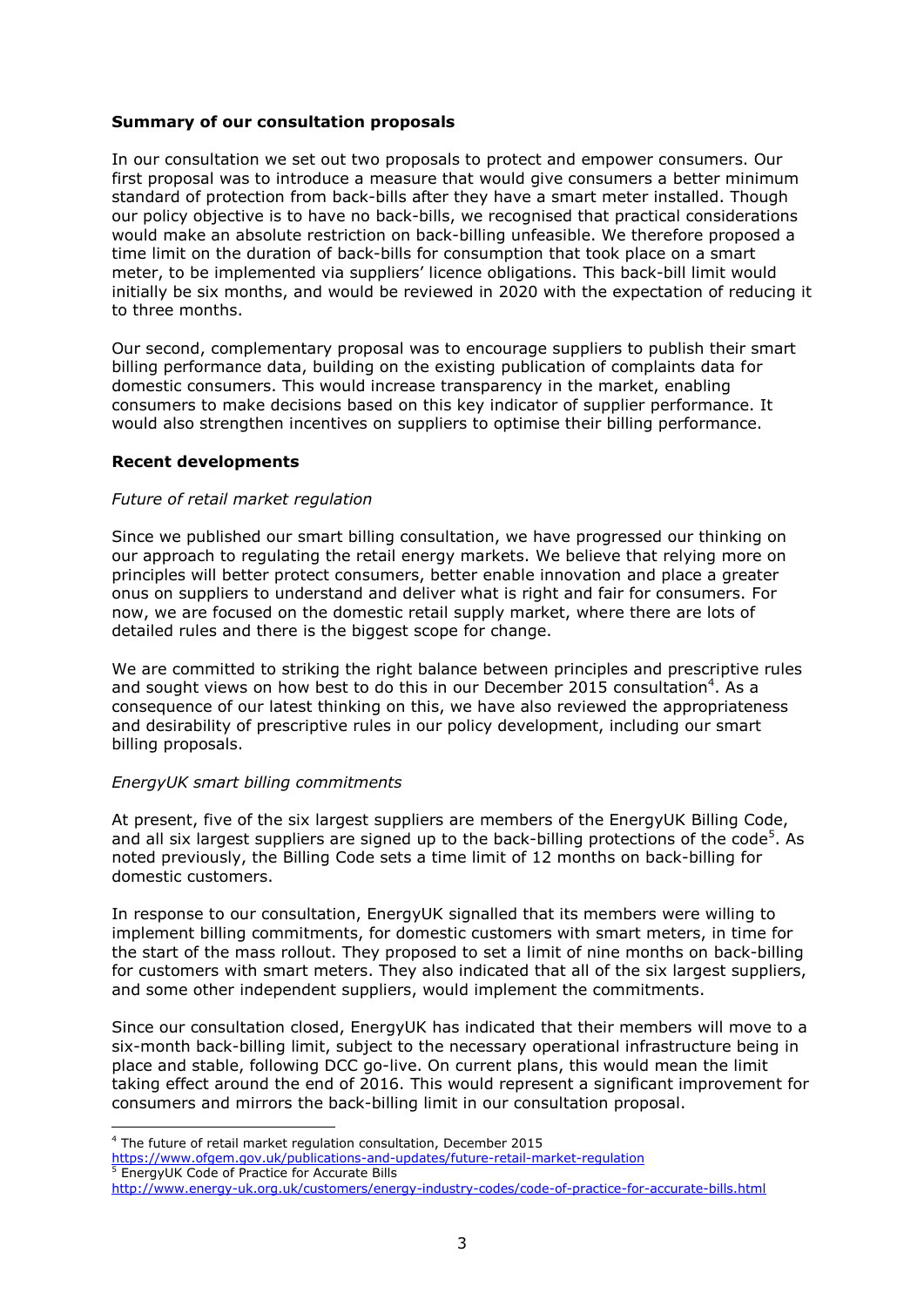# **Our decision on back-billing**

We have decided to protect consumers by putting in place measures to reduce their exposure to back-billing and to improve the transparency of suppliers' back-billing policies.

We have decided not to introduce a licence obligation on smart meter back-billing at this time. We note the commitment made by many suppliers via the EnergyUK Billing Code to move voluntarily to a six-month back-billing limit, and their intention to implement this as soon as practicable. Other suppliers who are not signatories to the Billing Code are at liberty either to sign up to the Code or to apply the back-billing limits to which the signatories have committed. Transparency of each supplier's commitments will inform and empower consumers, and drive competitive differentiation between suppliers. We will provide that transparency by publishing comparative information on our website of suppliers' smart back-billing time limits.

We will monitor the timeliness and effectiveness of these measures, to ensure that consumers receive fair treatment and benefit from their investment in smart meters. We have not ruled out taking further action if our monitoring shows that the voluntary measures have not achieved our desired outcomes.

In the longer term, our ambition remains for suppliers' policies around smart back-billing to tighten over time. In our consultation we set out our expectation that, by the completion of the smart meter rollout, it may be reasonable for back-billing to be limited to three months, for consumers with smart meters. This remains our view.

### *Reducing consumer exposure to back-billing*

Our objective is to ensure that consumers receive regular, accurate bills, and are shielded from the risk of running up significant back-bills, unless they are at fault.

In our consultation we set out our preferred policy option, to introduce a new supply licence obligation mandating a six-month back-billing limit for consumers with smart meters. In view of consultation responses, and our developing thinking on the future of retail market regulation, we have considered alternative options to deliver on our policy objective.

EnergyUK has signalled that its members are willing to move to a six-month back-billing limit for consumers with smart meters. We welcome this commitment, which is a step in the right direction and mirrors the back-billing limit that we included in our consultation last year.

While signatories to the Billing Code supply the majority of domestic consumers, there will be customers of other suppliers to whom the commitments do not apply. Other suppliers can also sign up to the Billing Code or apply the same smart back-billing limits, regardless of whether they are a member of EnergyUK. We encourage these suppliers to consider providing their consumers with protections equivalent to others in the market.

A critical part of finalising the smart billing commitments will be developing and agreeing how suppliers should treat customers in different back-billing scenarios. As we have seen from previous work to implement and review EnergyUK's Billing Code, the input of Citizens Advice and the experience of the Energy Ombudsman will be very important. They are well positioned to provide scenarios based on their experience of helping people to navigate the energy market. We understand that EnergyUK intends to make use of this expertise in the development of these arrangements.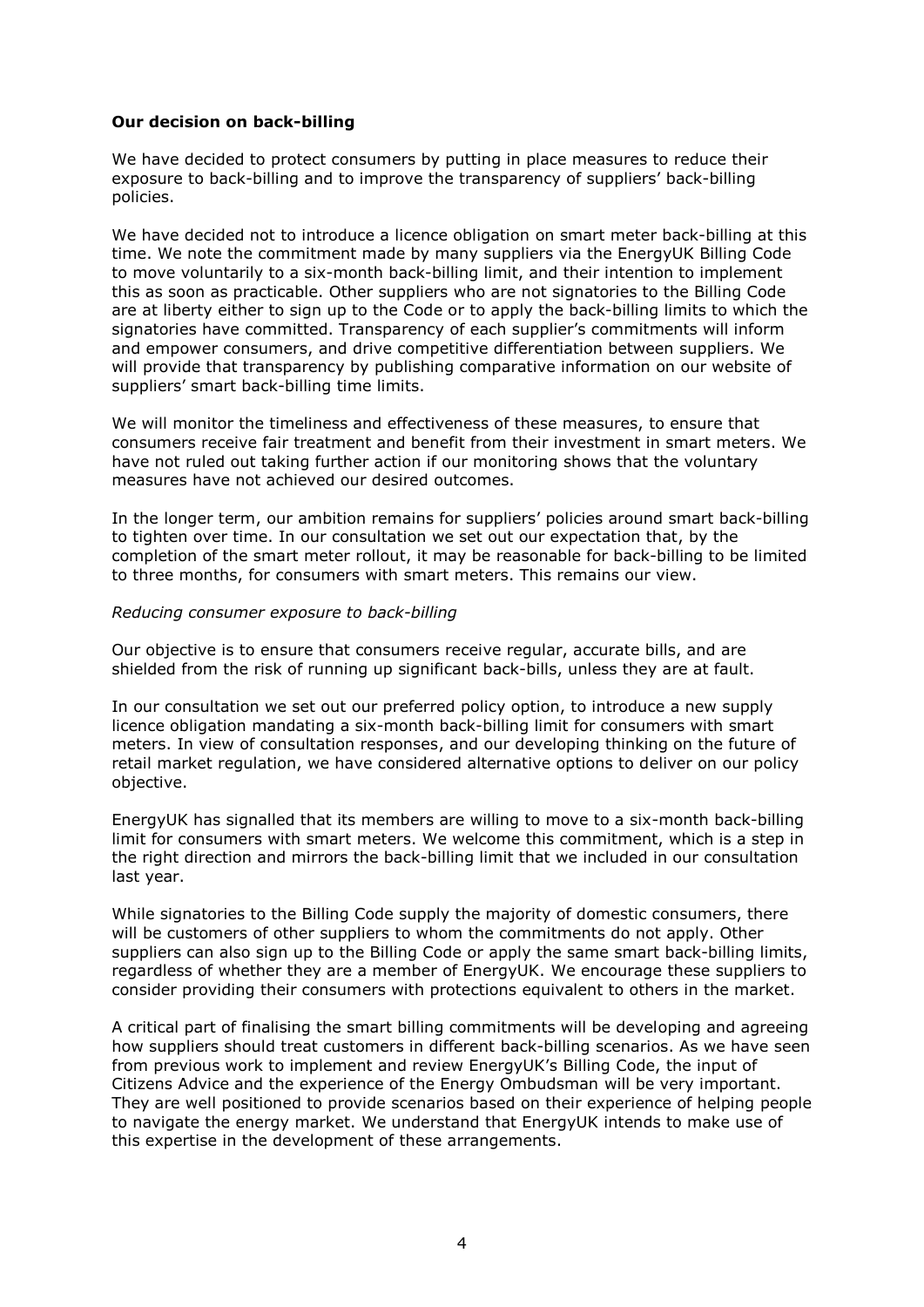## *Transparency*

We plan to monitor and publish domestic suppliers' back-billing policies.<sup>6</sup> This will help to provide consumers and other stakeholders with consistent, comprehensive and up-todate information. We think it is important that consumers are aware of the commitments made by their energy suppliers in respect of smart meter back-billing. We therefore intend to publish suppliers' policies in summary form on our website, as we do with large suppliers' direct debit policies at present.<sup>7</sup> Suppliers should also consider how they might make their back-billing commitments transparent to their customers.

Responses to our consultation also broadly supported our plans to publish performance data in the domestic sector. Several respondents noted that we should take care to collect and present the data in a consistent format that enables valid comparison across suppliers. We will press ahead with our plans to publish billing performance data, focusing in particular on back-billing and estimated bills. We will engage with stakeholders to develop metrics and reporting procedures to enable us to do so.

### **Other issues**

When suppliers install smart meters, they take a final reading from the traditional meters they replace. This could reveal that the supplier has not billed the consumer recently using an actual reading from the traditional meters, and so trigger a back-bill. Suppliers already have to take all reasonable steps to obtain a meter reading for each of their customers at least once every year, and use these readings to bill their customers. It is important for suppliers to tackle this issue in advance to minimise the potential impact. Regular accurate billing can help suppliers to overcome concerns relating to acceptance of smart meters by removing any association with back-billing at meter exchange. We urge suppliers to consider what action they can take to mitigate this issue with a view to taking early action, and to consider how they will apply the existing backbilling rules for traditional meters in these circumstances. We intend to discuss this further with industry and other stakeholders.

#### **Next steps**

We will formally request information from domestic suppliers about their back-billing policies this summer. We will publish these in summary form on our website later this year. We will also publish shortly the key findings of our latest information request on microbusiness back-billing. In parallel, we will consider what additional data to publish on supplier back-billing performance, through our work on supplier performance indicators for both domestic and microbusiness customers.

If you have comments or questions on any aspect of this letter, please get in touch at [consumerpolicy@ofgem.gov.uk.](mailto:consumerpolicy@ofgem.gov.uk)

Yours sincerely,

-

**Neil Barnes Associate Partner, Consumers & Competition**

<sup>&</sup>lt;sup>6</sup> We will formally require domestic suppliers to submit information about their back-billing policies through our statutory information gathering powers. We will consider how this information will be kept up to date.  $7$  Direct debits: what you need to know

<https://www.ofgem.gov.uk/publications-and-updates/direct-debits-what-you-need-know>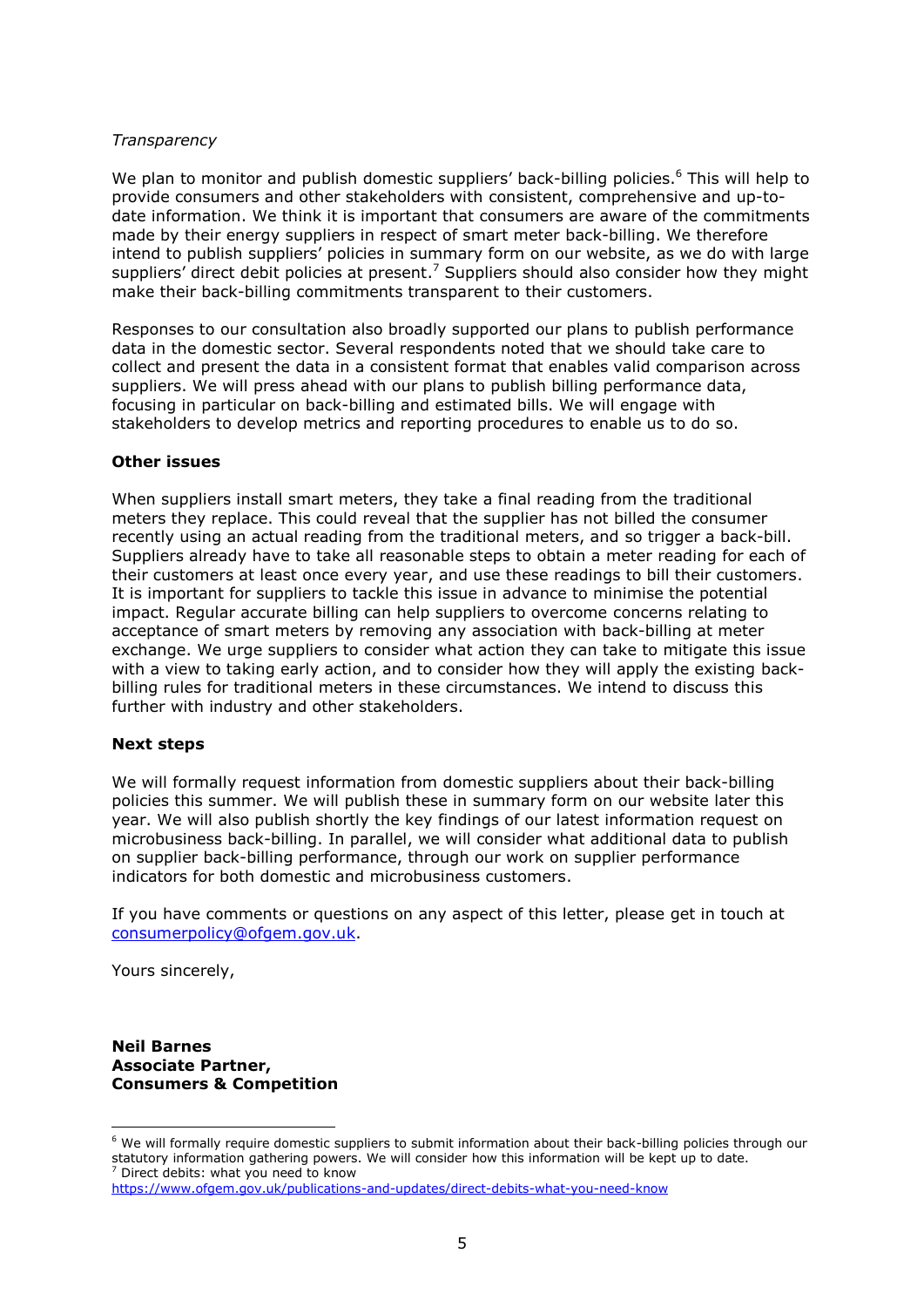# **Appendix 1 – key themes from consultation and our views**

We received seventeen responses to our consultation. We have published the nonconfidential responses on our website alongside the consultation document. Below we have set out the key stakeholder views by chapter, and our response.

## **Chapter two**

**Question 1**: Do you agree with our assessment of the risk of estimates and back-bills in the smart future? Please provide any evidence you have to support your answer.

#### *Stakeholder views*

Stakeholders broadly agreed that estimates and back-bills will continue to arise in a smart meter future. Although the meters will enable regular communication with the supplier, technical and commercial issues will still arise. One particular risk that suppliers raised related to the availability of DCC services, which is outside of their control. However, respondents agreed that the frequency and duration of estimated bills and back-billing should reduce significantly.

#### *Our view*

We remain convinced that consumers with smart meters should benefit from more accurate bills, and that suppliers should tighten their practices with respect to backbilling.

**Question 2:** Do you agree that a time limit on smart back-bills is an appropriate response to this risk?

#### *Stakeholder views*

We heard broad agreement on our rationale for a shorter back-bill limit for smart meters, at least in the longer term, and that improved industry capability should translate as higher minimum standard of protection for consumers. The industry challenged our suggested design of the back-bill rule, eg the timetable for implementation, and the scenarios for liability of different parties.

### *Our view*

We remain of the view that it is appropriate for suppliers' policies on back-billing to reflect the capabilities of consumers' metering technologies. However, we are not convinced that a licence-backed time limit is the most effective or proportionate way for the industry to improve its performance at this time.

## **Question 3**: Do you agree with our proposal to implement such a limit via licence obligations? If not, what alternative would you suggest?

#### *Stakeholder views*

Stakeholders expressed mixed views on the best delivery mechanism of a limit. Some agreed with our proposed licence obligation, while others suggested that a voluntary approach, more in line with current arrangements, would be preferable.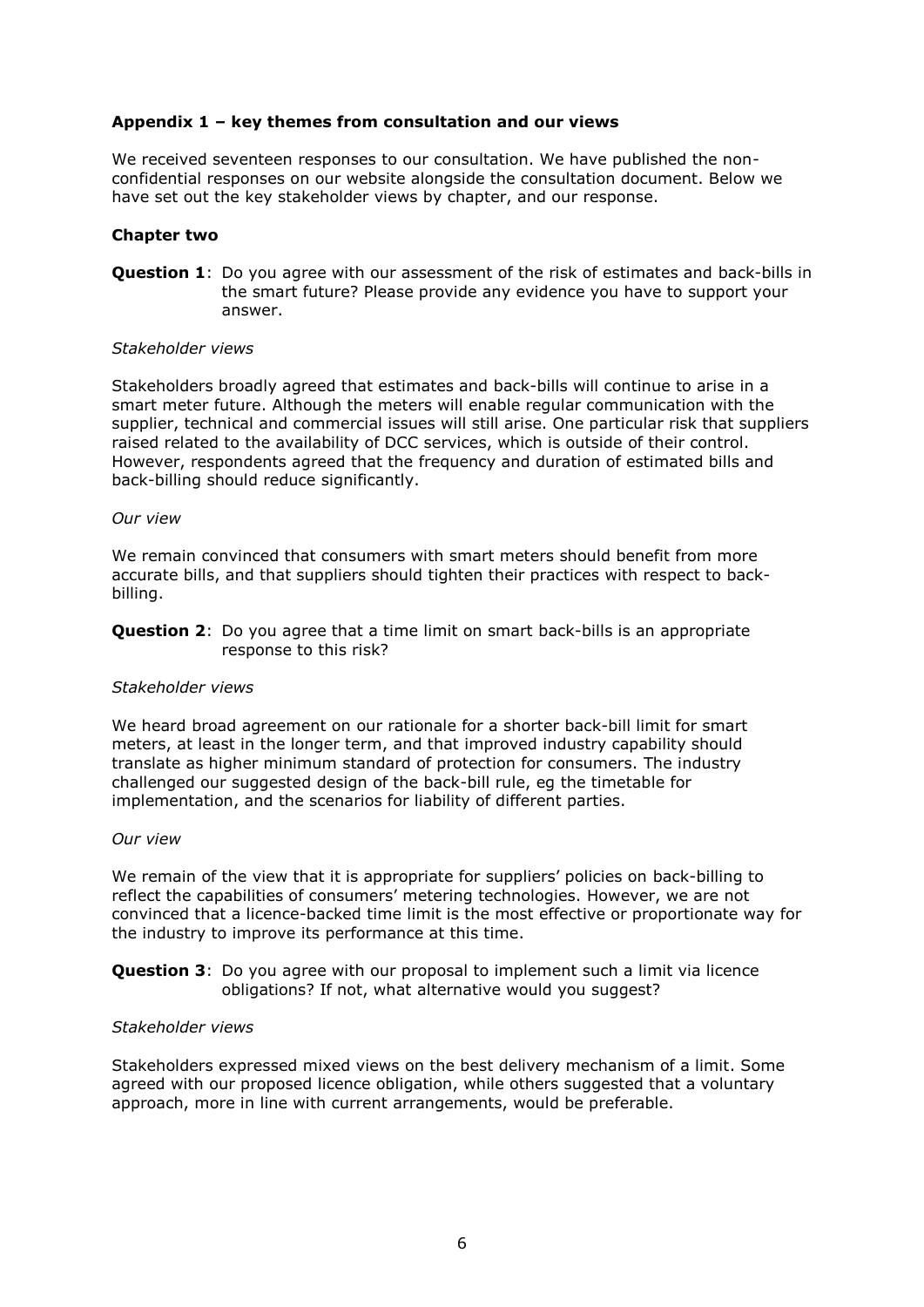## *Our view*

Our ambition remains for suppliers' policies around smart back-billing to tighten over time. However, we have decided not to introduce a licence obligation relating to smart back-billing for now. We have taken into account stakeholders' responses and consider that there is merit in the argument that a licence obligation could have negative consequences for the existing voluntary arrangements. We are looking for industry to step up to the challenge of more accurate bills, and shorter back-billing periods. Our view is that we can best achieve progress through a focus on transparency, together with an enhanced voluntary code for smart billing.

**Question 4**: Do you have any comments on our proposal for suppliers to publish billing performance data for consumers with smart meters?

### *Stakeholder views*

Stakeholders broadly agreed with our proposal to publish supplier billing performance data. Suppliers noted that we should carefully consider how to ensure consistency between suppliers, who have different customer profiles, and smart meter rollout plans.

### *Our view*

We will press ahead with our plans to publish billing performance data, and continue to engage with stakeholders in developing metrics and reporting procedures. In doing so, we will seek to maximise the usefulness of the data and minimise the burden on suppliers.

**Question 5**: Do you agree with our proposed treatment of microbusinesses? Please provide details of any reasons why not.

## *Stakeholder views*

Most respondents, including suppliers and consumer advocates, supported back-billing protections for microbusiness consumers. Many saw microbusiness consumers as having similar characteristics to domestic consumers, and therefore requiring similar protections. Like domestic consumers, Citizens Advice pointed to their research which shows that microbusiness consumers see billing accuracy as a key benefit of the smart meter rollout.

Some stakeholders felt that microbusiness customers do not require the same protections as domestic consumers. One industry representative felt that microbusinesses do not have the same vulnerability considerations as domestic consumers, and added that writing off back-bill debt would impact on costs to the suppliers' other customers. Another added that some non-domestic suppliers currently back-bill customers for up to four years, and a move to a six-month limit alongside domestic suppliers would be too steep and impact disproportionately on small suppliers.

#### *Our view*

We are publishing a separate letter outlining our position on non-domestic back-billing.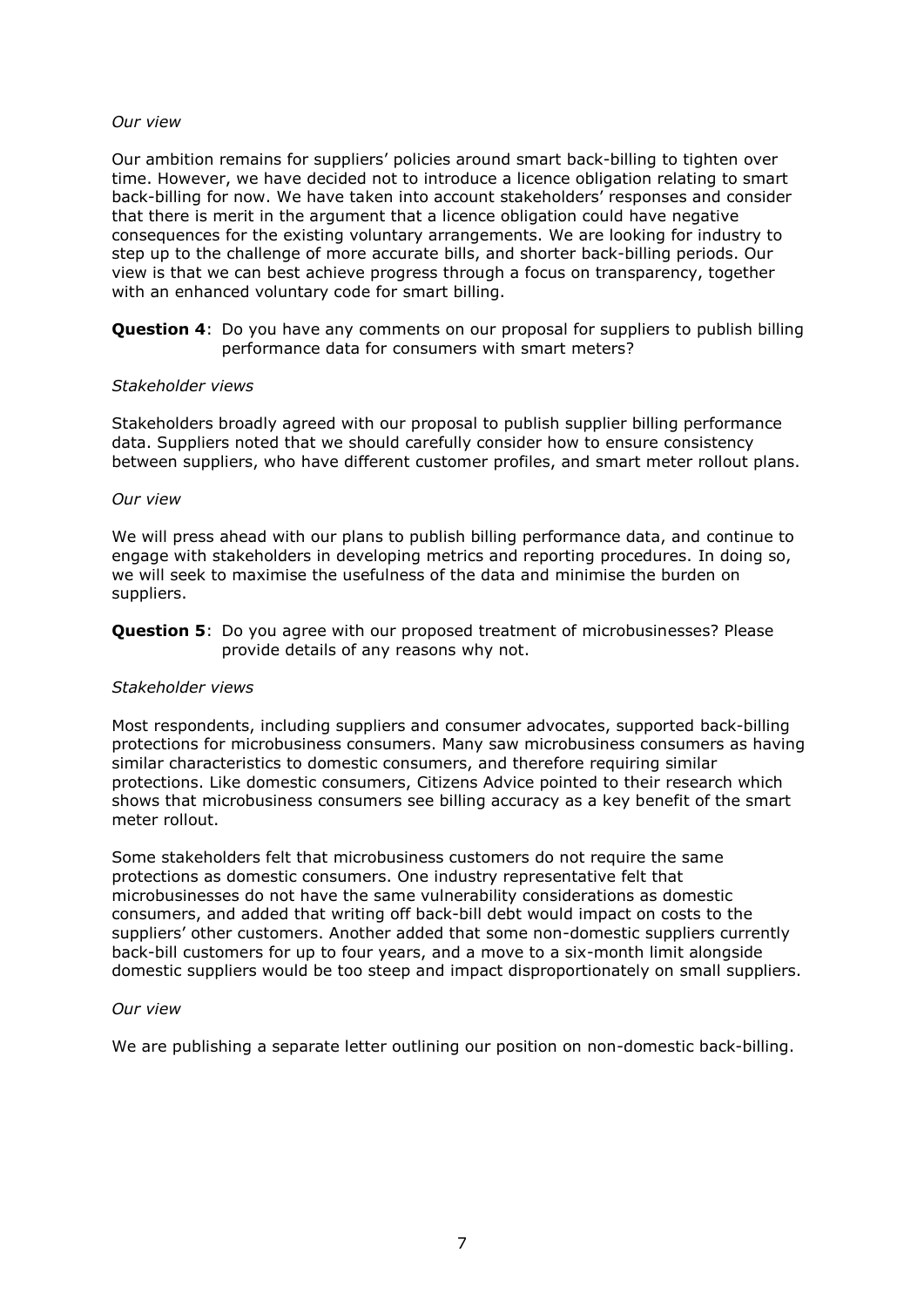# **Chapter three**

**Question 1**: Do you agree with our proposal for the duration of a smart back-bill limit?

## *Stakeholder views*

Stakeholders generally told us that they were supportive of a move to more timely and accurate billing. However, many suppliers in particular expressed concern that six months was too short to enable accurate billing if unexpected errors occur with automated systems. At least one stakeholder felt the back-billing limit should be more ambitious. Others noted that DCC systems would need time to bed down and prove their reliability before suppliers can reasonably be held to a six-month back-bill limit.

### *Our view*

We note that signatories to the Billing Code are committed to moving towards a sixmonth back-bill limit.

We will publish a summary of suppliers' back-billing policies on our website. Suppliers should also consider how they might make their back-billing commitments transparent to their customers.

**Question 2:** Do you agree with our proposed implementation timescales?

## *Stakeholder views*

Consumer advocacy groups supported our proposed implementation timescales as a minimum. However, most suppliers felt that they needed more time to implement system changes, and wanted to wait until DCC services were live and proven to be stable and reliable. Several suppliers suggested implementing the measure twelve months after DCC go-live.

## *Our view*

We share the view that consumers should benefit from improved protections as soon as possible. We note EnergyUK's proposal for the smart back-billing commitments to come into effect around six months after DCC go-live. We will publish a summary of all domestic supplier back-billing policies later this year.

**Question 3**: Do you agree with our proposed scope of a smart back-bill limit? If you disagree with specifics, please provide details.

## *Stakeholder views*

Stakeholders expressed a range of views about who should be accountable for inaccurate and untimely billing. Citizens Advice called for clearer guidance on instances where the customer can be seen as 'at fault' and therefore outside the scope of the smart billing protections. Some industry respondents felt that we needed an additional category of exclusions where neither the consumer nor the supplier is at fault. Of the suggestions, the one raised by most relates to DCC availability, but others suggested exclusions including customer refusal to pay, revenue protection activities, inaccurate meters and fixed direct debit issues.

Citizens Advice suggested that consumers with SMETS1 meters operating in 'dumb' mode should receive the same protections through other means. Others disagreed, arguing that these should be outside the scope of the smart billing protections, as these meters essentially operate in the same way as traditional meters.